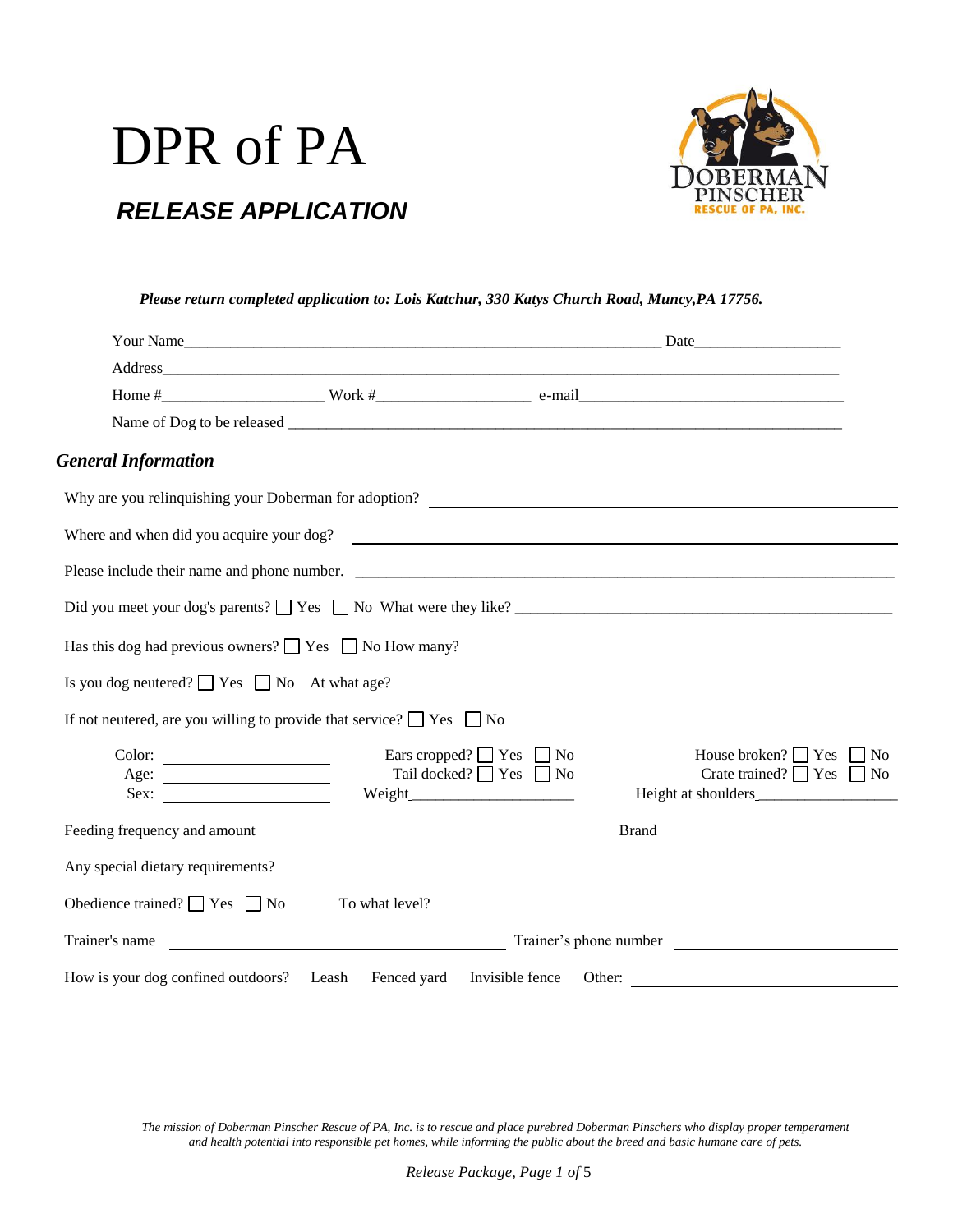### *Medical History:*

| $DHLPP?$ Yes $\Box$ No Date:<br>the control of the control of the control of the control of the control of the control of the control of the control of the control of the control of the control of the control of the control of the control of the control | $Rables? \Box Yes \Box No Date:$                                                                                                 |  |  |  |
|---------------------------------------------------------------------------------------------------------------------------------------------------------------------------------------------------------------------------------------------------------------|----------------------------------------------------------------------------------------------------------------------------------|--|--|--|
| Bordetella? $\Box$ Yes $\Box$ No Date:<br><u> The Communication of the Communication</u>                                                                                                                                                                      | Dewormed? $\Box$ Yes $\Box$ No Date:                                                                                             |  |  |  |
|                                                                                                                                                                                                                                                               | Results<br><u> 1980 - Jan Samuel Barbara, martin de la propincia de la propincia de la propincia de la propincia de la propi</u> |  |  |  |
|                                                                                                                                                                                                                                                               | Is your pet presently on heartworm preventative? $\Box$ Yes $\Box$ No If yes, what brand?                                        |  |  |  |
| Veterinarian Name, Address,                                                                                                                                                                                                                                   |                                                                                                                                  |  |  |  |
|                                                                                                                                                                                                                                                               | City/State/Zip/Phone                                                                                                             |  |  |  |
| Any ongoing medical problems?                                                                                                                                                                                                                                 |                                                                                                                                  |  |  |  |
| Any resolved medical problems?                                                                                                                                                                                                                                |                                                                                                                                  |  |  |  |
| Is your dog presently on medication or dietary supplementation? $\Box$ Yes $\Box$ No                                                                                                                                                                          |                                                                                                                                  |  |  |  |
| If yes, what kind?                                                                                                                                                                                                                                            |                                                                                                                                  |  |  |  |
| <b>Temperament Information</b>                                                                                                                                                                                                                                |                                                                                                                                  |  |  |  |
| Answer the following as completely as possible. Use the back of the page if necessary.                                                                                                                                                                        |                                                                                                                                  |  |  |  |
|                                                                                                                                                                                                                                                               |                                                                                                                                  |  |  |  |
| Describe the circumstances on the back of this page.                                                                                                                                                                                                          |                                                                                                                                  |  |  |  |
|                                                                                                                                                                                                                                                               |                                                                                                                                  |  |  |  |
|                                                                                                                                                                                                                                                               |                                                                                                                                  |  |  |  |
|                                                                                                                                                                                                                                                               |                                                                                                                                  |  |  |  |
| How does your dog respond to?                                                                                                                                                                                                                                 |                                                                                                                                  |  |  |  |
|                                                                                                                                                                                                                                                               |                                                                                                                                  |  |  |  |
|                                                                                                                                                                                                                                                               |                                                                                                                                  |  |  |  |
|                                                                                                                                                                                                                                                               | Children: <u>Andrea Children</u>                                                                                                 |  |  |  |
|                                                                                                                                                                                                                                                               |                                                                                                                                  |  |  |  |
|                                                                                                                                                                                                                                                               |                                                                                                                                  |  |  |  |
| Have you encouraged your dog to play/act in an aggressive manner? Please explain.                                                                                                                                                                             |                                                                                                                                  |  |  |  |
| How does your dog react when you:                                                                                                                                                                                                                             |                                                                                                                                  |  |  |  |
| Approach it while playing with a toy:                                                                                                                                                                                                                         |                                                                                                                                  |  |  |  |
|                                                                                                                                                                                                                                                               |                                                                                                                                  |  |  |  |
|                                                                                                                                                                                                                                                               |                                                                                                                                  |  |  |  |
| Push it off the bed, couch, etc.:                                                                                                                                                                                                                             |                                                                                                                                  |  |  |  |
|                                                                                                                                                                                                                                                               |                                                                                                                                  |  |  |  |

*The mission of Doberman Pinscher Rescue of PA, Inc. is to rescue and place purebred Doberman Pinschers who display proper temperament and health potential into responsible pet homes, while informing the public about the breed and basic humane care of pets.*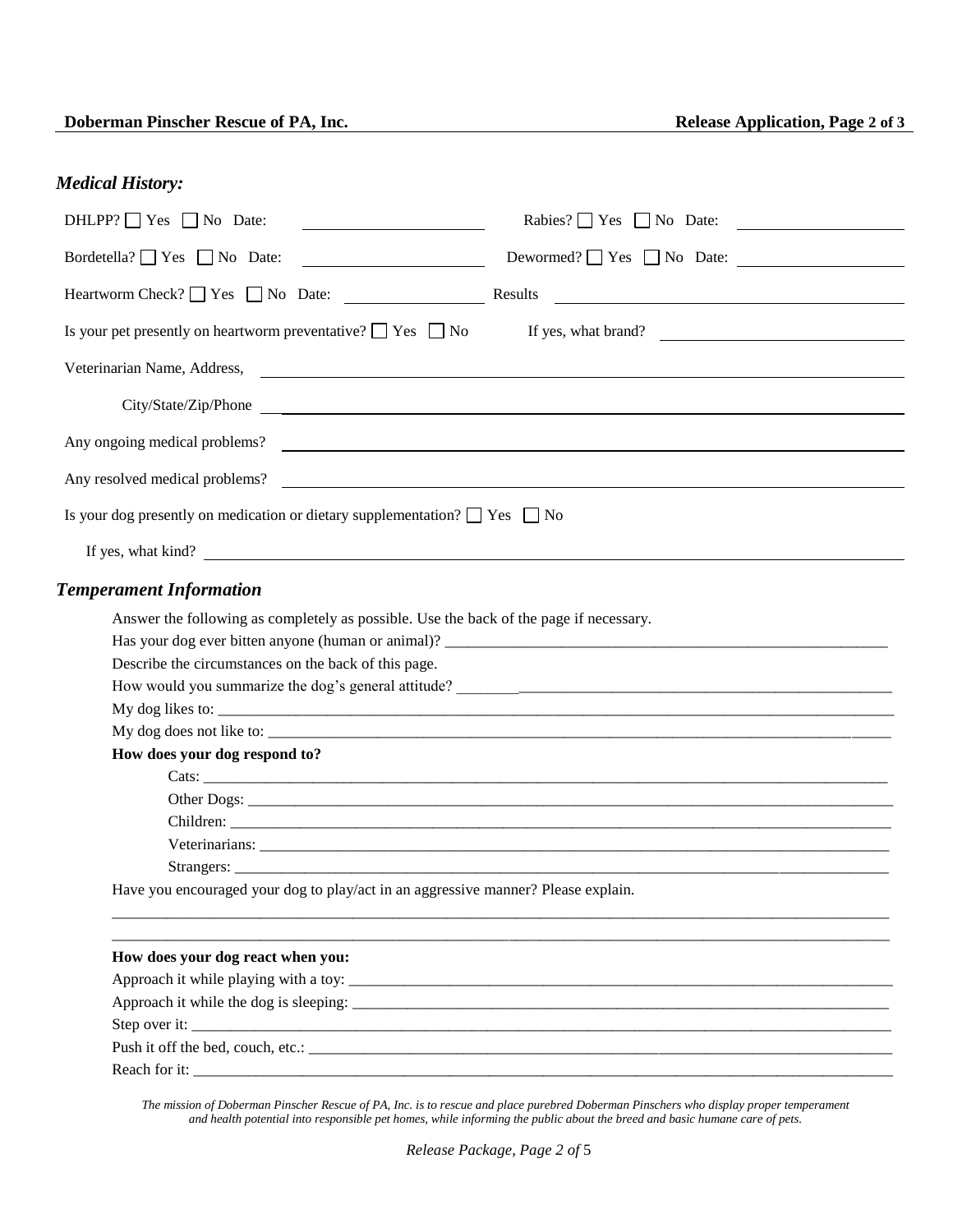#### **Doberman Pinscher Rescue of PA, Inc. Conserverse Application, Page 3** of 3

| Stare at him/her:                                                                                 |
|---------------------------------------------------------------------------------------------------|
|                                                                                                   |
| How does your dog react when?                                                                     |
|                                                                                                   |
|                                                                                                   |
|                                                                                                   |
|                                                                                                   |
|                                                                                                   |
|                                                                                                   |
|                                                                                                   |
|                                                                                                   |
|                                                                                                   |
|                                                                                                   |
|                                                                                                   |
| Please include any other information that would be helpful in placing your dog in the right home: |
|                                                                                                   |

Thank you for filling out this questionnaire. Although lengthy, it will aid in evaluating your pet and hopefully enable us to find the best match (should it be adoptable). In addition to the questionnaire, please send at least one photograph of your pet, as well as your pet's veterinary records, if available, to DPR of PA to begin the process.

\_\_\_\_\_\_\_\_\_\_\_\_\_\_\_\_\_\_\_\_\_\_\_\_\_\_\_\_\_\_\_\_\_\_\_\_\_\_\_\_\_\_\_\_\_\_\_\_\_\_\_\_\_\_\_\_\_\_\_\_\_\_\_\_\_\_\_\_\_\_\_\_\_\_\_\_\_\_\_\_\_\_\_\_\_\_\_\_\_\_\_\_\_\_\_\_\_\_\_\_\_\_\_\_\_\_\_\_ \_\_\_\_\_\_\_\_\_\_\_\_\_\_\_\_\_\_\_\_\_\_\_\_\_\_\_\_\_\_\_\_\_\_\_\_\_\_\_\_\_\_\_\_\_\_\_\_\_\_\_\_\_\_\_\_\_\_\_\_\_\_\_\_\_\_\_\_\_\_\_\_\_\_\_\_\_\_\_\_\_\_\_\_\_\_\_\_\_\_\_\_\_\_\_\_\_\_\_\_\_\_\_\_\_\_\_\_ \_\_\_\_\_\_\_\_\_\_\_\_\_\_\_\_\_\_\_\_\_\_\_\_\_\_\_\_\_\_\_\_\_\_\_\_\_\_\_\_\_\_\_\_\_\_\_\_\_\_\_\_\_\_\_\_\_\_\_\_\_\_\_\_\_\_\_\_\_\_\_\_\_\_\_\_\_\_\_\_\_\_\_\_\_\_\_\_\_\_\_\_\_\_\_\_\_\_\_\_\_\_\_\_\_\_\_\_ \_\_\_\_\_\_\_\_\_\_\_\_\_\_\_\_\_\_\_\_\_\_\_\_\_\_\_\_\_\_\_\_\_\_\_\_\_\_\_\_\_\_\_\_\_\_\_\_\_\_\_\_\_\_\_\_\_\_\_\_\_\_\_\_\_\_\_\_\_\_\_\_\_\_\_\_\_\_\_\_\_\_\_\_\_\_\_\_\_\_\_\_\_\_\_\_\_\_\_\_\_\_\_\_\_\_\_\_ \_\_\_\_\_\_\_\_\_\_\_\_\_\_\_\_\_\_\_\_\_\_\_\_\_\_\_\_\_\_\_\_\_\_\_\_\_\_\_\_\_\_\_\_\_\_\_\_\_\_\_\_\_\_\_\_\_\_\_\_\_\_\_\_\_\_\_\_\_\_\_\_\_\_\_\_\_\_\_\_\_\_\_\_\_\_\_\_\_\_\_\_\_\_\_\_\_\_\_\_\_\_\_\_\_\_\_\_

By signing your name to this form, you are stating that the information you have given is truthful and complete and to the best of your knowledge, your dog has never attacked or bitten a person or animal (except as you have decribed it in this questionnaire).

Signature: <br>  $\Box$  Date:  $\Box$ 

03-6-11

*The mission of Doberman Pinscher Rescue of PA, Inc. is to rescue and place purebred Doberman Pinschers who display proper temperament and health potential into responsible pet homes, while informing the public about the breed and basic humane care of pets.*

*Release Package, Page 3 of* 5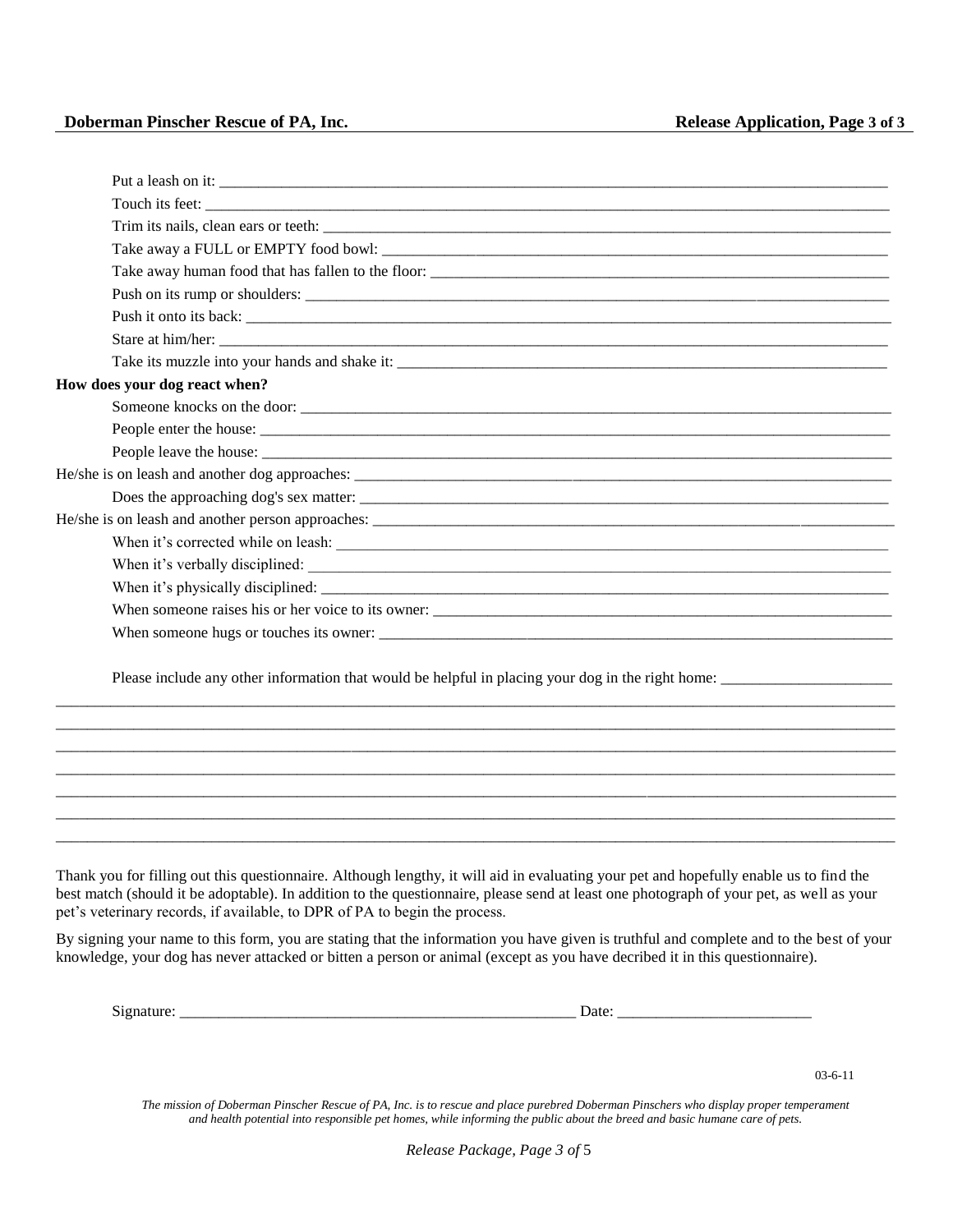## DPR of PA



### *CONSENT TO RELEASE*

|                                                                                                                                                                                                                                                                     | (owner's name), hereby release this Doberman |  |  |  |
|---------------------------------------------------------------------------------------------------------------------------------------------------------------------------------------------------------------------------------------------------------------------|----------------------------------------------|--|--|--|
| Pinscher, (dog's name), local license number                                                                                                                                                                                                                        |                                              |  |  |  |
|                                                                                                                                                                                                                                                                     |                                              |  |  |  |
| a representative of Doberman Pinscher Rescue of PA,                                                                                                                                                                                                                 |                                              |  |  |  |
| Inc. for placement in a suitable pet home. I understand that this dog will be thoroughly evaluated for temperament                                                                                                                                                  |                                              |  |  |  |
| and suitability as a pet, and if the dog is determined unsuitable as a pet, there may be circumstances that he/she may                                                                                                                                              |                                              |  |  |  |
| be humanely euthanized. I agree and understand that I have no further ownership or claim to this dog.                                                                                                                                                               |                                              |  |  |  |
| I have provided the following to the Doberman Pinscher Rescue of PA, Inc. representative upon surrender:                                                                                                                                                            |                                              |  |  |  |
| Copy of current vet records.<br>Copy of historical vet records.<br>Copy of rabies certificate.<br>A supply of dog food to allow slow transition to new diet.<br>Any dog bed, blanket, or favorite object that will make the dog feel secure.<br>A collar and leash. |                                              |  |  |  |
|                                                                                                                                                                                                                                                                     |                                              |  |  |  |
|                                                                                                                                                                                                                                                                     |                                              |  |  |  |
|                                                                                                                                                                                                                                                                     |                                              |  |  |  |
|                                                                                                                                                                                                                                                                     |                                              |  |  |  |
|                                                                                                                                                                                                                                                                     |                                              |  |  |  |
|                                                                                                                                                                                                                                                                     |                                              |  |  |  |

#### *Please return completed application to: Lois Katchur, 330 Katys Church Road, Muncy, PA 17756*

*Your consideration of a donation to DPRPA when you release a dog to us or place the dog with someone we refer to you is greatly appreciated. Please keep in mind that a donation is optional and is not required to bring a dog into our program. Donations are tax deductible and will help support our work.*

*The mission of Doberman Pinscher Rescue of PA, Inc. is to rescue and place purebred Doberman Pinschers who display proper temperament and health potential into responsible pet homes, while informing the public about the breed and basic humane care of pets.*